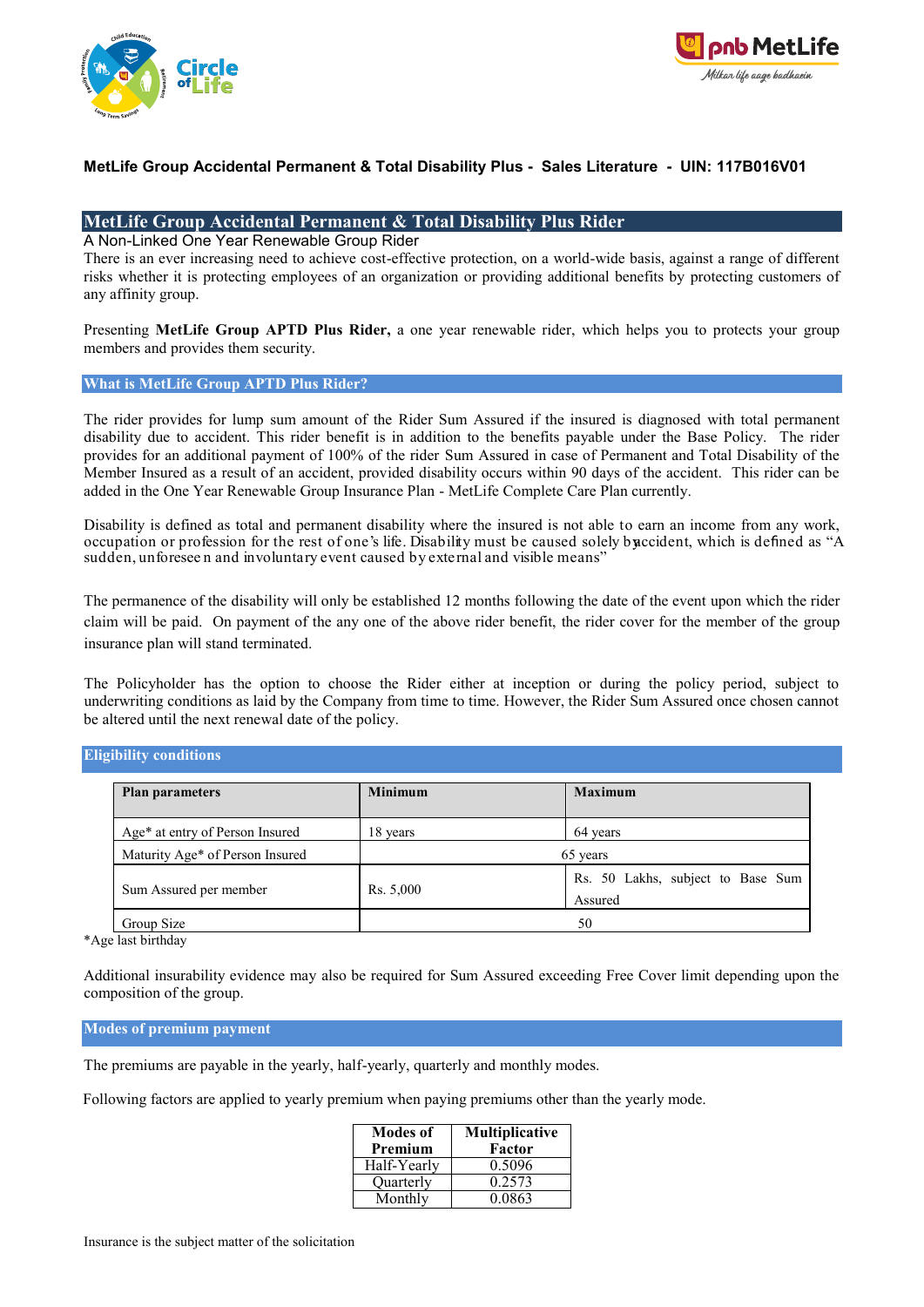#### **Tax Benefits:**

Tax benefits under this plan are available as per the provisions and conditions of the Income Tax Act and are subject to any changes made in the tax laws in future. Please consult your tax advisor for advice on the availability of tax benefits for the premiums paid and proceeds received under the policy.

#### **Other clauses**

**Termination of cover:** This coverage shall terminate, upon occurring of the earlier of the following event:

- The Date on which the group policyholder or member surrenders/ terminates the policy
- The Date of receipt of the intimation of death of the Member Insured
- Immediately upon payment of any one of the insured rider Sum Assureds (i.e. payment of total accidental permanent disability benefit if opted by the insured member)
- Upon non payment of Renewal Premium on the Annual Renewal Date

#### **Grace Period**

Grace period of 30 (thirty) days for modes of premium payment other than monthly and 15 days in the case of monthly mode will be allowed for payment of premium without interest. The risk cover will cease in case of non receipt of premium on the due date.

#### **Free Look Provision:**

Group Policyholder / Insured Member (if the premium is paid entirely by the Insured Member) have a period of 15 days from the date of receipt of the Policy document (within 30 days in case of solicitation over distance mode), to review the terms and conditions of this rider and to return if not acceptable clearly stating the reason for cancellation.

The Group Policyholder / Insured shall be entitled to-

- a) A refund of the premium less any expenses incurred, if any, by the insurer on medical examination of the members and the stamp duty charges or;
- b) a deduction towards the proportionate risk premium for period of cover or;
- c) All rights of the Group Policyholder / Insured Member under this Rider shall immediately stand extinguished at the cancellation of the Rider and / or the Group Policy.

#### **Increase or Decrease in benefits**: Not allowed.

**Premium Guarantee:** The Premium rates are guaranteed for a period of one year

#### **Renewal**

This Rider is renewable on every Annual Renewal Date along with the Base Plan as stated in the Schedule. The renewal of the rider is subject to consent of the Company and upon payment of premiums at the rate and terms as required by the Company on the Annual Renewal Date.

The rider shall be ordinarily be renewable except on grounds of fraud, moral hazard or misrepresentation or non – cooperation by the insured.

In case of renewal of rider has been denied, same shall be supported by cogent reasons for such denial.

#### **Exclusions**

Notwithstanding anything to the contrary stated herein, no benefits under this Rider will be payable if disability occurs from or is caused, either directly or indirectly due to one of the following:

- **1. Drug Abuse:** Member under the influence of Alcohol or solvent abuse or use of drug except under the direction of a registered medical practitioner.
- **2. Self Inflicted Injury**: Intentional self Inflicted Injury.
- **3. Criminal Acts**: Member involvement in criminal activities with criminal intent.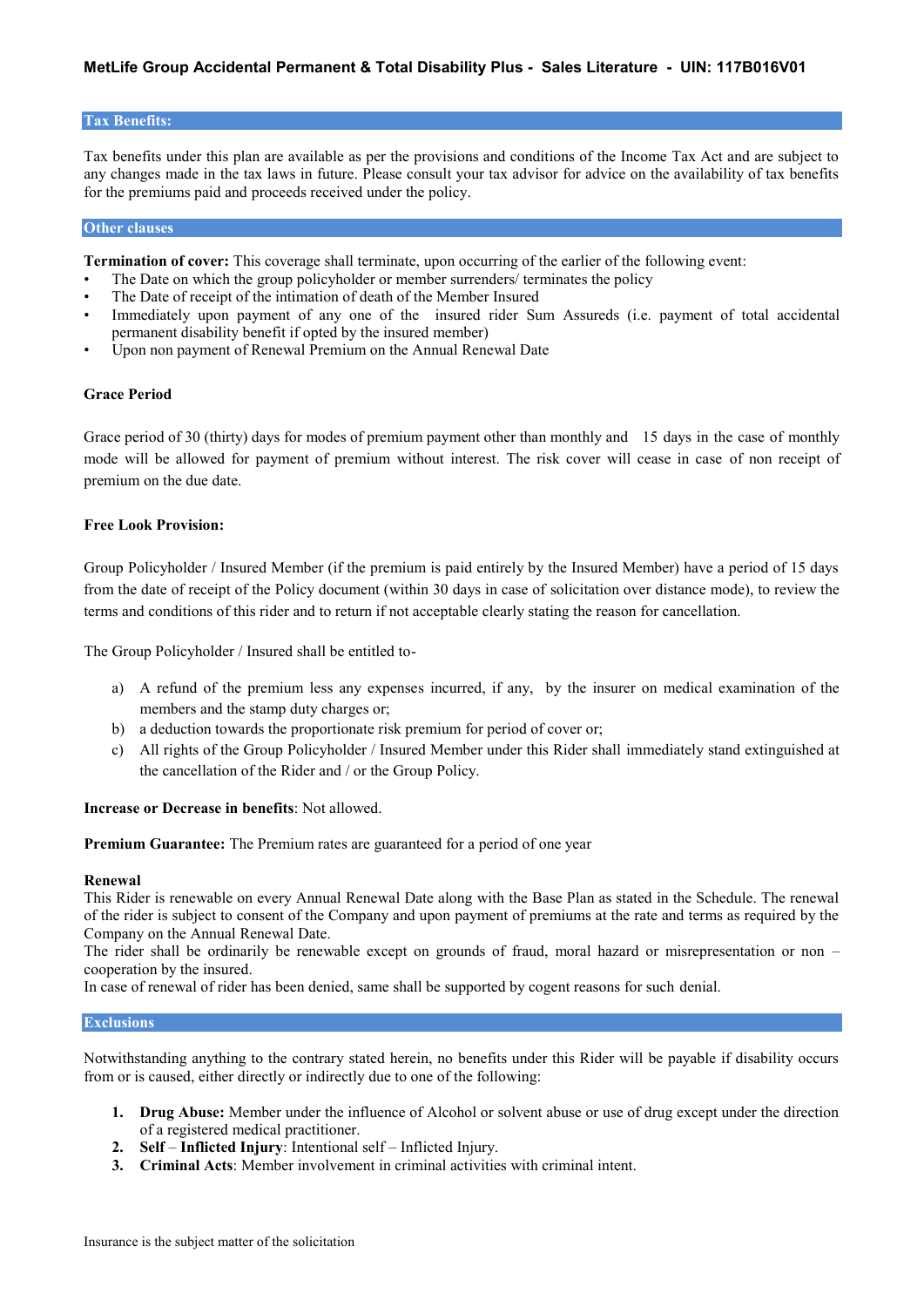- **4. War and Civil Commotion:** War, invasion, hostilities, (whether war is declared or not), civil war, rebellion, revolution or taking part in a riot or civil commotion.
- **5. Nuclear Contamination**: The radioactive, explosive or hazardous nature of nuclear fuel materials or property contaminated by nuclear fuel materials or accident arising from such situations.
- **6. Aviation**: Member participation in any flying activity, other than as a passenger in a commercially licensed aircraft.
- **7. Hazardous sports and pastimes**: Taking part or participating for any hazardous hobby, pursuit or any race not previously declared and accepted by the company.
- **8. Infection:** Death caused or contributed to by any infection, except infection caused by an external visible wound accidentally sustained.
- **9. Poison:** Taking or absorbing, accidentally or otherwise, any poison.
- **10. Toxic Gases**: Inhaling any gas or fumes, accidentally or otherwise, except accidentally in the course of duty.

## **Statutory Warning:**

### **Section 41 of the Insurance Act, 1938 states:**

- (1) No person shall allow or offer to allow, either directly or indirectly, as an inducement to any person to take out or renew or continue an insurance in respect of any kind of risk relating to lives or property in India, any rebate of the whole or part of the commission payable or any rebate of the premium shown on the policy, nor shall any person taking out or renewing or continuing a policy accept any rebate, except such rebate as may be allowed in accordance with the published prospectuses or tables of the insurer
- (2) Any Person making default in complying with the provisions of this section shall be punishable with fine which may extend to ten lakh rupees.

### **Section 45 of the Insurance Act, 1938 states:**

1. No policy of life insurance shall be called in question on any ground whatsoever after the expiry of three years from the date of the policy i.e. from the date of issuance of the policy or the date of commencement of risk or the date of revival of the policy or the date of the rider to the policy, whichever is later.

2. A policy of life insurance may be called in question at any time within three years from the date of issuance of the policy or the date of commencement of risk or the date of revival of the policy or the date of the rider to the policy, whichever is later, on the ground of fraud; provided that the insurer shall have to communicate in writing to the insured or the legal representatives or nominees or assignees of the insured, the grounds and materials on which such decision is based. For the purposes of this sub-section, the expression 'fraud' means any of the following acts committed by the insured or by his agent, with the intent to deceive the insurer or to induce the insurer to issue a life insurance policy:

- a. the suggestion, as a fact of that which is not true and which the insured does not believe to be true;
- b. The active concealment of a fact by the insured having knowledge or belief of the fact;
- c. Any other act fitted to deceive; and
- d. Any such act or omission as the law specifically declares to be fraudulent.

Mere silence as to facts likely to affect the assessment of risk by the insurer is not fraud, unless the circumstances of the case are such that regard being had to them, it is the duty of the insured or his agent, keeping silence to speak, or unless his silence is, in itself, equivalent to speak.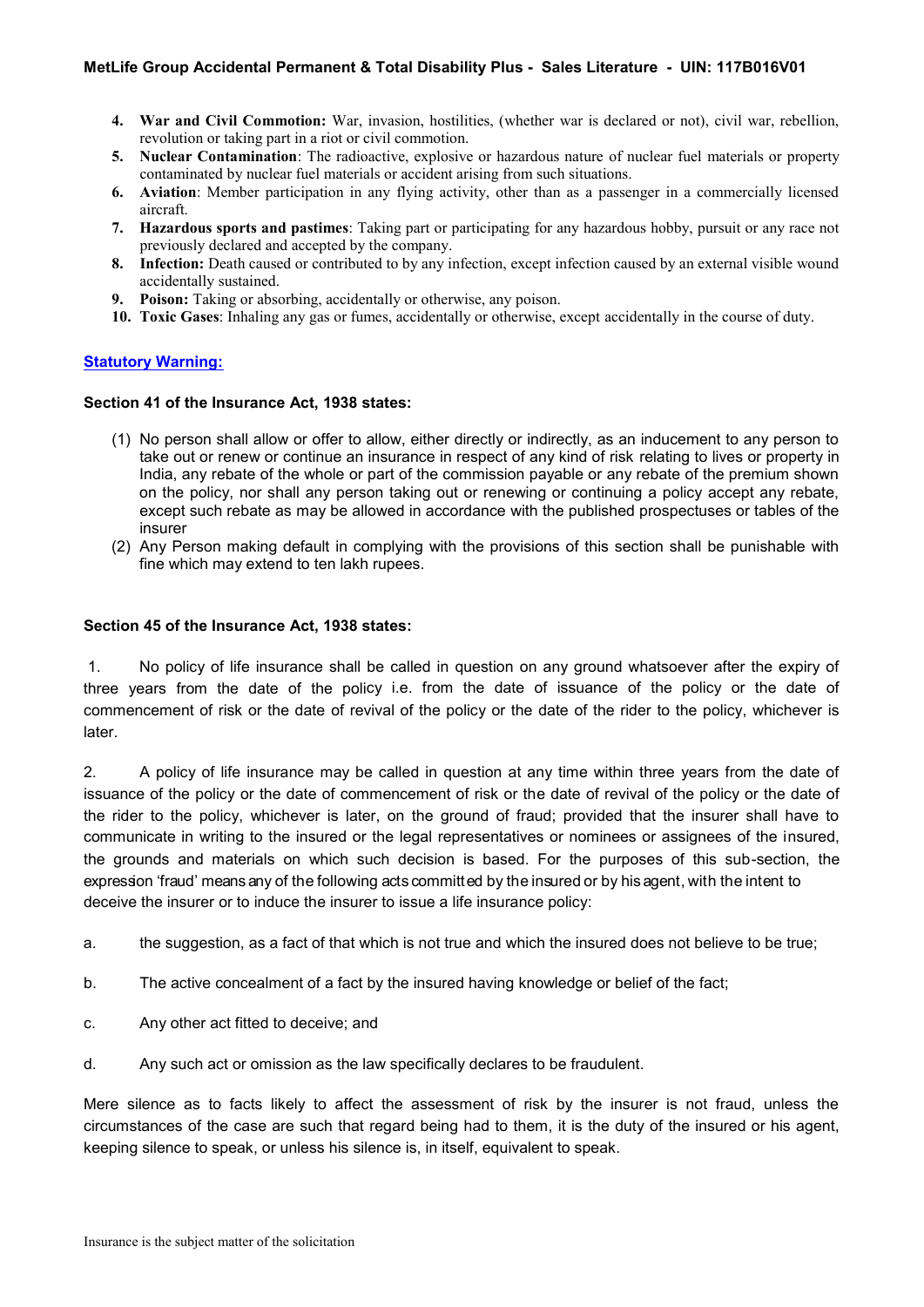### **MetLife Group Accidental Permanent & Total Disability Plus - Sales Literature - UIN: 117B016V01**

3. Notwithstanding anything contained in sub section 2, no insurer shall repudiate a life insurance policy on the ground of fraud if the insured can prove that the misstatement of or suppression of a material fact was true to the best of his knowledge and belief or that there was no deliberate intention to suppress the fact or that such mis-statement of or suppression of a material fact are within the knowledge of the insurer; provided that in case of fraud, the onus of disproving lies upon the beneficiaries, in case the policyholder is not alive. A person who solicits and negotiates a contract of insurance shall be deemed for the purpose of the formation of the contract, to be the agent of the insurer.

4. A policy of life insurance may be called in question at any time within three years from the date of issuance of the policy or the date of commencement of risk or the date of revival of the policy or the date of the rider to the policy, whichever is later, on the ground that any statement of or suppression of a fact material to the expectancy of the life of the insured was incorrectly made in the proposal or other document on the basis of which the policy was issued or revived or rider issued; provided that the insurer shall have to communicate in writing to the insured or the legal representatives or nominees or assignees of the insured the grounds and materials on which such decision to repudiate the policy of life insurance is based. In case of repudiation of the policy on the ground of misstatement or suppression of a material fact, and not on ground of fraud, the premiums collected on the policy till date of repudiation shall be paid to the insured or the legal representatives or nominees or assignees of the insured within a period of ninety days from the date of such repudiation. The mis-statement of or suppression of fact shall not be considered material unless it has a direct bearing on the risk undertaken by the insurer, the onus is on the insurer to show that had the insurer been aware of the said fact, no life insurance policy would have been issued to the insured.

5. Nothing in this section shall prevent the insurer from calling for proof of age at any time if he is entitled to do so, and no policy shall be deemed to be called in question merely because the terms of the policy are adjusted on subsequent proof that the age of the life insured was incorrectly stated in the proposal.

## **About PNB MetLife India Insurance Company Limited**

PNB MetLife India Insurance Company Limited (PNB MetLife) is a joint venture where MetLife, Inc. and Punjab National Bank (PNB) are the majority shareholders. PNB MetLife was previously known as MetLife India Insurance Company Limited (MetLife India). MetLife India has been present in India since 2001.

PNB MetLife brings together the financial strength of one of the world's leading life insurance providers, MetLife, Inc. and the credibility and reliability of Punjab National Bank, one of India's oldest and leading nationalised banks. The vast distribution reach of PNB together with the global insurance expertise and product range of MetLife makes PNB MetLife a strong and trusted insurance provider.

The Company is present in over 150 locations across the country and serves customers in more than 7,000 locations through its bank partnerships with PNB, the Jammu & Kashmir Bank Limited and Karnataka Bank Limited.

PNB MetLife provides a wide range of protection and retirement products through its Agency sales of over 25,000 financial advisors and bank partners and provides access to employee benefit plans for over 800 corporate clients in India. With its headquarters in Bangalore and Corporate Office in Gurgaon, PNB MetLife is one of the fastest growing life insurance companies in the country.

For more information, visit www.pnbmetlife.com

PNB MetLife India Insurance Company Ltd, Registered Office: Brigade Seshamahal, 5, Vani Vilas Road,